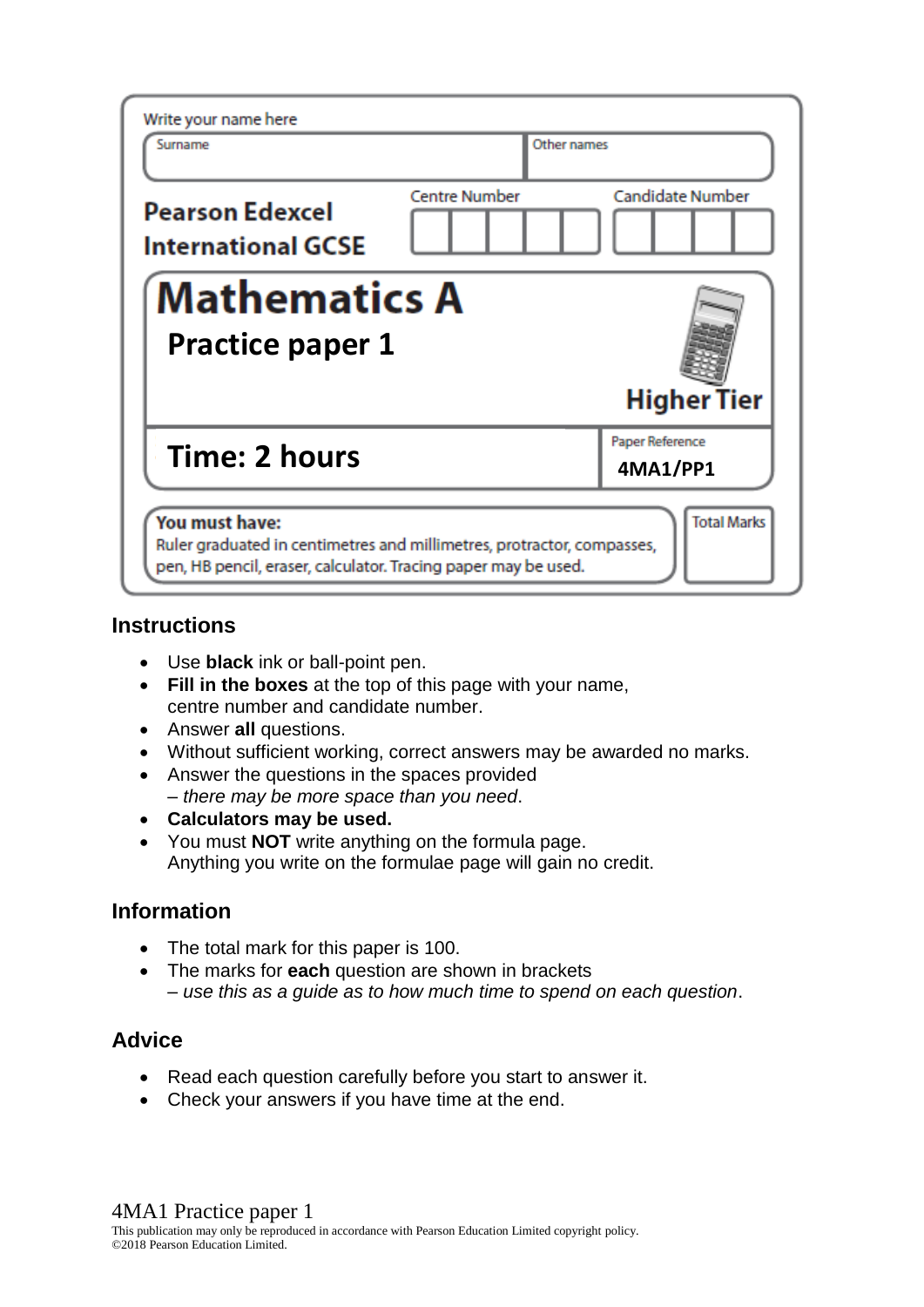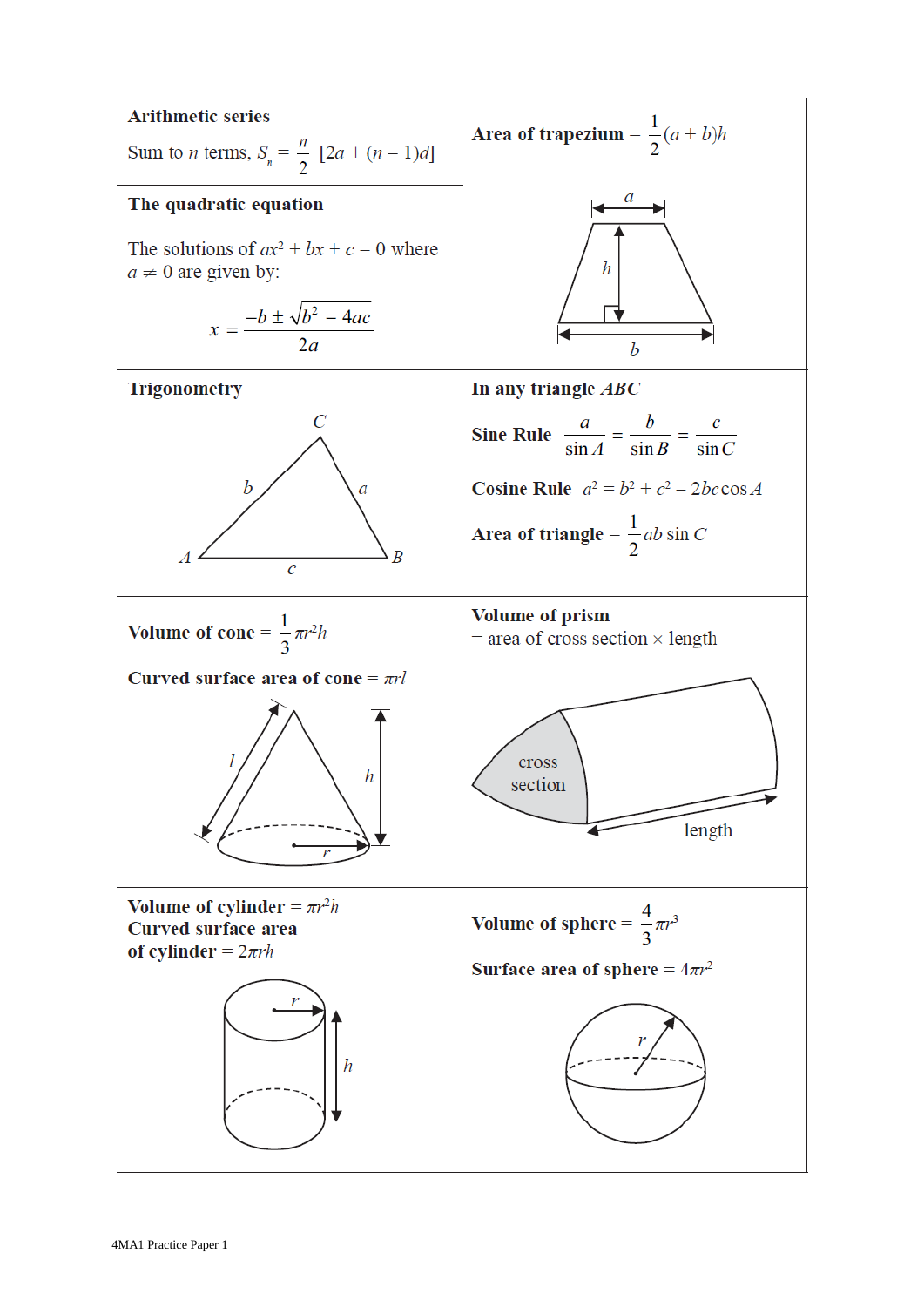#### **Answer ALL TWENTY THREE questions.**

**Write your answers in the spaces provided.**

**You must write down all the stages in your working.**

**\_\_\_\_\_\_\_\_\_\_\_\_\_\_\_\_\_\_\_\_\_\_\_\_\_\_\_\_\_\_\_\_\_\_\_\_\_\_\_\_\_\_\_\_\_\_\_\_\_\_\_\_\_\_\_\_\_\_\_\_\_\_\_\_\_\_\_\_\_\_\_\_\_\_\_**

**\_\_\_\_\_\_\_\_\_\_\_\_\_\_\_\_\_\_\_\_\_\_\_\_\_\_\_\_\_\_\_\_\_\_\_\_\_\_\_\_\_\_\_\_\_\_\_\_\_\_\_\_\_\_\_\_\_\_\_\_\_\_\_\_\_\_\_\_\_\_\_\_\_\_\_**



**2**

.........................................

**(Total for Question 1 is 2 marks)**



Diagram NOT accurately drawn

The diagram shows a solid prism. The cross section of the prism is a trapezium.

The prism is made from wood with density 0.7  $g/cm<sup>3</sup>$ 

Work out the mass of the prism.

.......................................................g

**(Total for Question 2 is 4 marks)**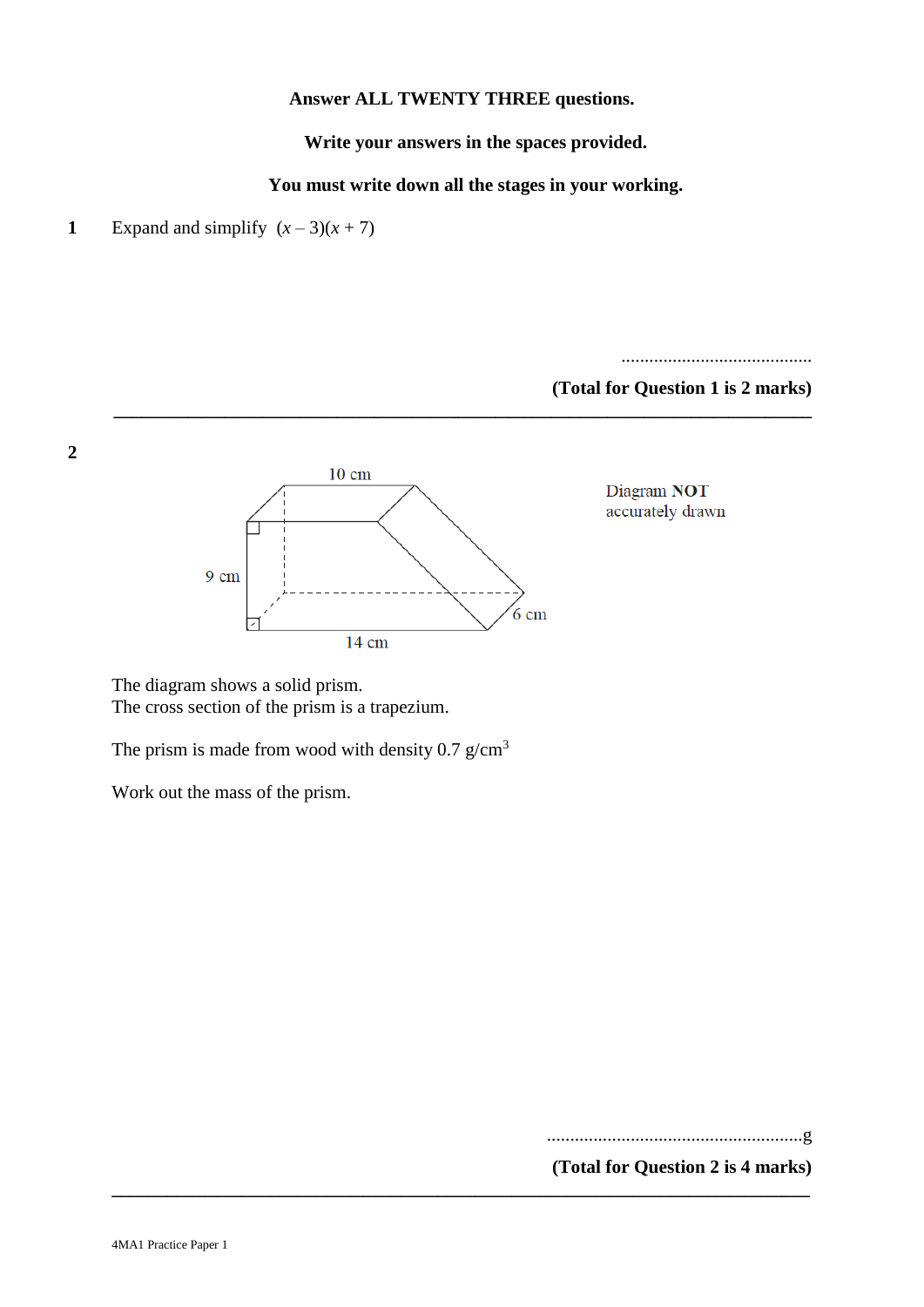**3** The table shows information about the lengths, in cm, of 40 leaves.

| Length $(L \text{ cm})$ | <b>Frequency</b> |
|-------------------------|------------------|
| $0 < L \leq 1$          |                  |
| $1 < L \le 2$           |                  |
| $2 < L \leqslant 3$     | 11               |
| $3 < L \leq 4$          | 14               |
| $4 < L \leqslant 5$     |                  |

**\_\_\_\_\_\_\_\_\_\_\_\_\_\_\_\_\_\_\_\_\_\_\_\_\_\_\_\_\_\_\_\_\_\_\_\_\_\_\_\_\_\_\_\_\_\_\_\_\_\_\_\_\_\_\_\_\_\_\_\_\_\_\_\_\_\_\_\_\_\_\_\_\_\_\_**

(*a*) Write down the modal class.

.........................................

**(1)**

(*b*) Work out an estimate for the mean length of the 40 leaves. Give your answer correct to 1 decimal place.

> ......................................... cm **(4) (Total for Question 3 is 5 marks)**

4MA1 Practice Paper 1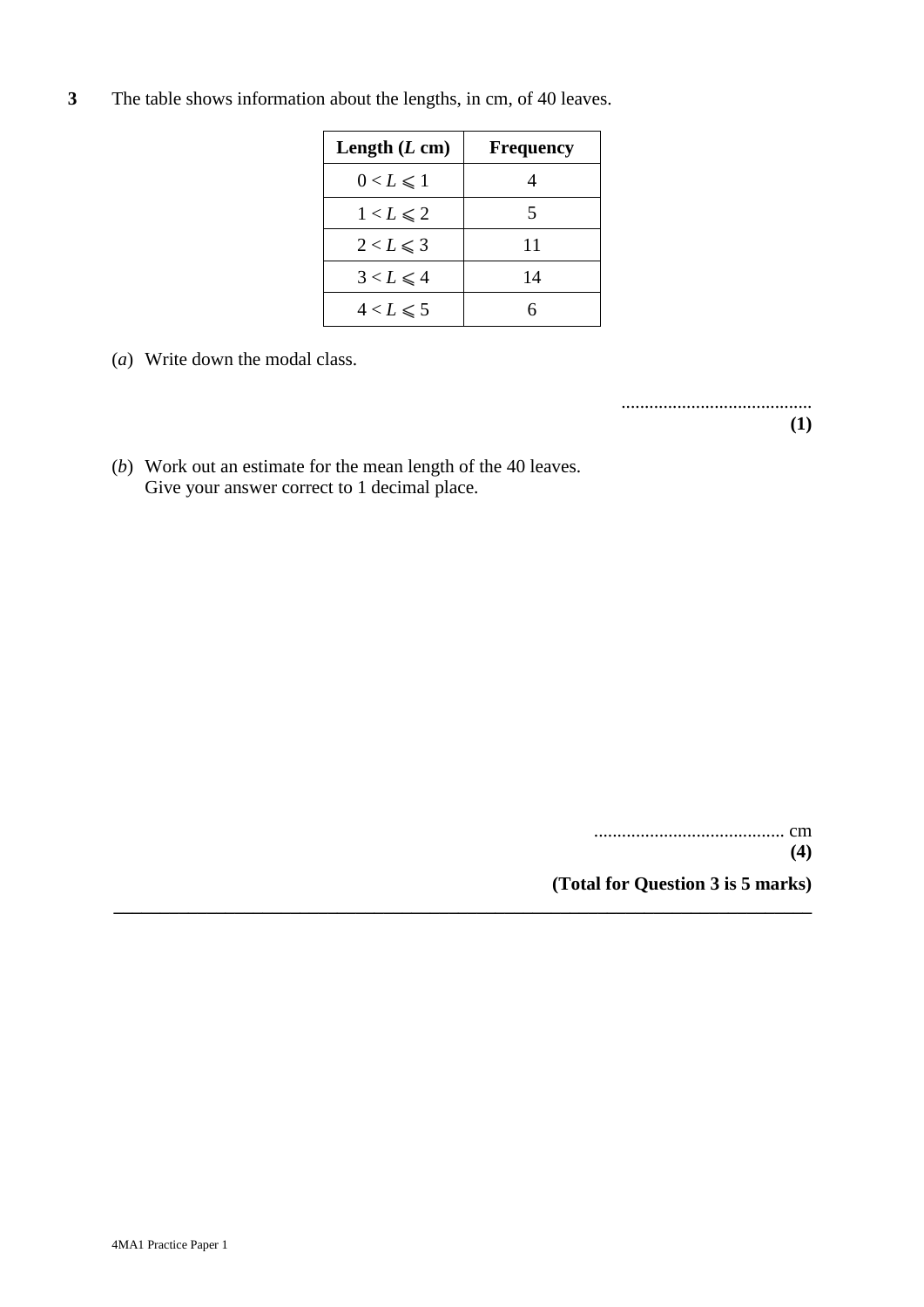**4** Each time Astrid plays a game of chess against her computer, she will win or draw or lose.

For each game of chess

the probability that she will win is 0.3.

the probability that she will lose is three times the probability that she will draw.

**\_\_\_\_\_\_\_\_\_\_\_\_\_\_\_\_\_\_\_\_\_\_\_\_\_\_\_\_\_\_\_\_\_\_\_\_\_\_\_\_\_\_\_\_\_\_\_\_\_\_\_\_\_\_\_\_\_\_\_\_\_\_\_\_\_\_\_\_\_\_\_\_\_\_\_**

On Tuesday, Astrid plays a game of chess against her computer.

Work out the probability that she will lose.

.........................................

#### **(Total for Question 4 is 3 marks)**



*AC* Calculate the length of *AC*. Give your answer correct to 3 significant figures.

**(Total for Question 7 is 3 marks)** ......................................... cm

**(Total for Question 5 is 3 marks)**

**5**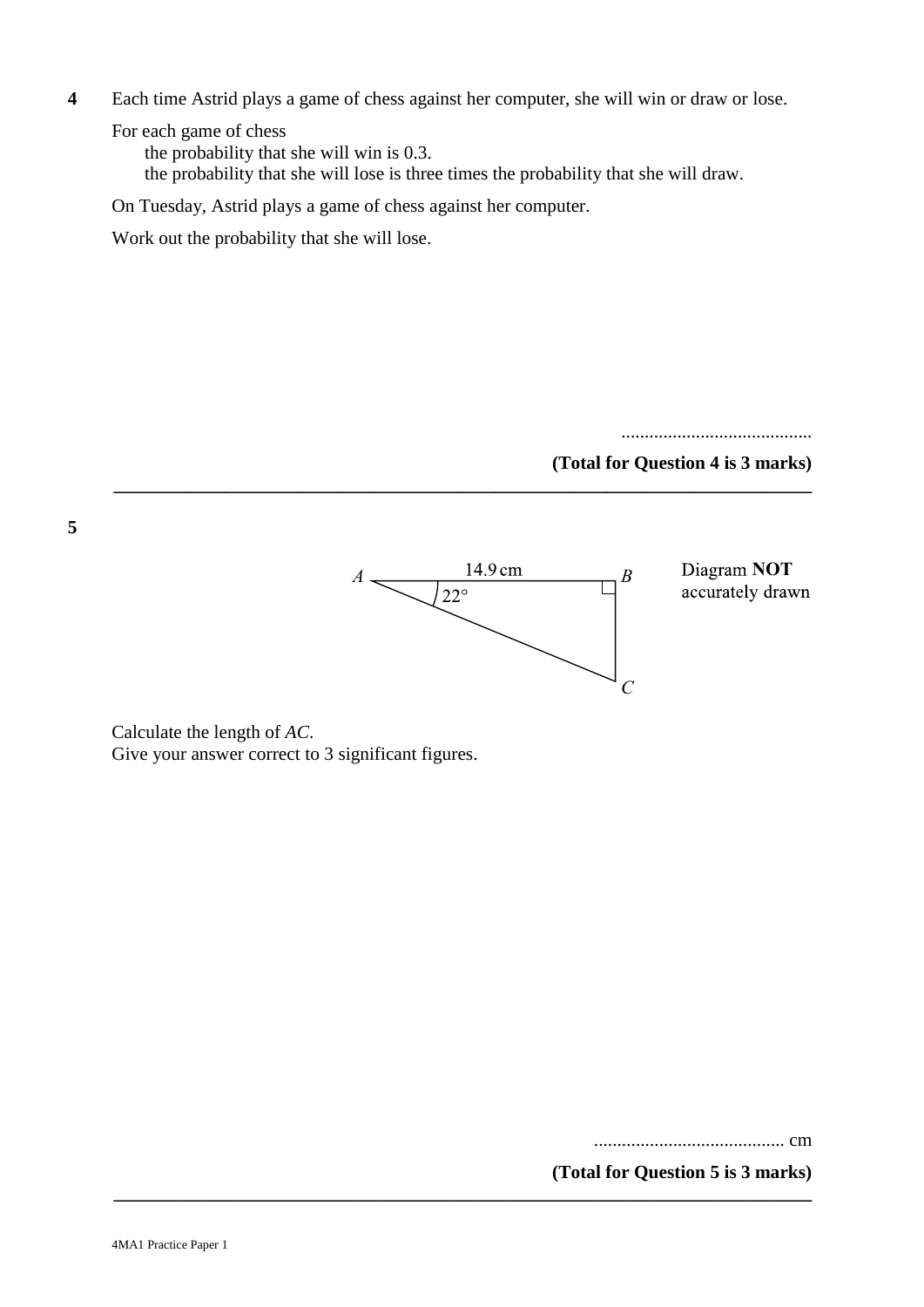- **6** In 2014, Donald's weekly pay was \$640. In 2015, Donald's weekly pay was \$668.80.
	- (*a*) Work out the percentage increase in Donald's pay between 2014 and 2015.

......................................... % **(3)**

In 2015, Donald's weekly pay was 95% of his weekly pay in 2016.

**\_\_\_\_\_\_\_\_\_\_\_\_\_\_\_\_\_\_\_\_\_\_\_\_\_\_\_\_\_\_\_\_\_\_\_\_\_\_\_\_\_\_\_\_\_\_\_\_\_\_\_\_\_\_\_\_\_\_\_\_\_\_\_\_\_\_\_\_\_\_\_\_\_\_\_**

(*b*) Work out Donald's weekly pay in 2016.

\$ .........................................

**(3) (Total for Question 6 is 6 marks)**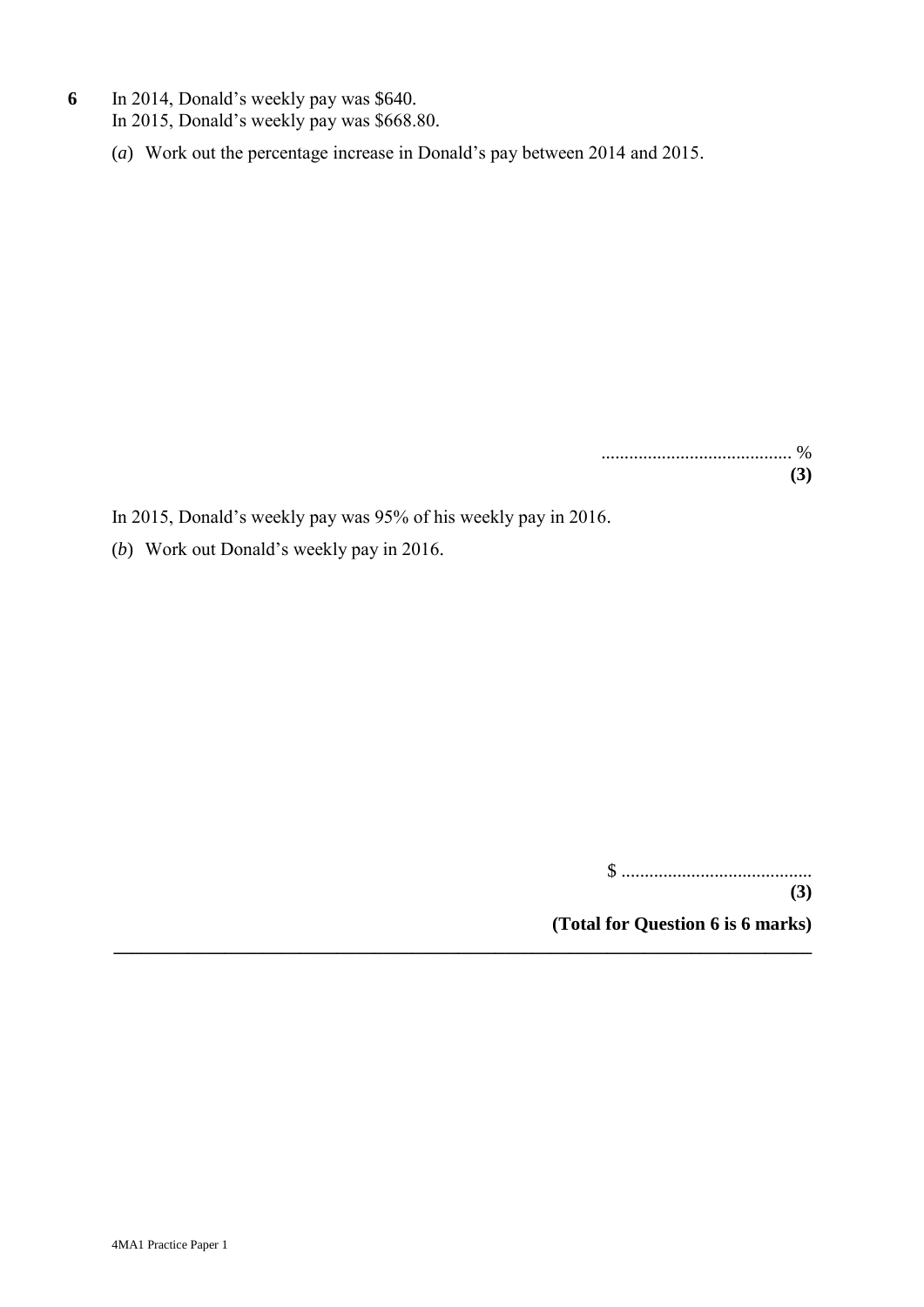**7** Rachel, Mario and Sanjit share some money in the ratios 4 : 3 : 9 Mario receives £96. Work out the difference between the amount received by Rachel and the amount received by Sanjit.

**\_\_\_\_\_\_\_\_\_\_\_\_\_\_\_\_\_\_\_\_\_\_\_\_\_\_\_\_\_\_\_\_\_\_\_\_\_\_\_\_\_\_\_\_\_\_\_\_\_\_\_\_\_\_\_\_\_\_\_\_\_\_\_\_\_\_\_\_\_\_\_\_\_\_\_**

£.......................................................

**(Total for Question 7 is 3 marks)**

**8** Use ruler and compasses to construct the bisector of angle *PQR*. You must show all your construction lines.



**\_\_\_\_\_\_\_\_\_\_\_\_\_\_\_\_\_\_\_\_\_\_\_\_\_\_\_\_\_\_\_\_\_\_\_\_\_\_\_\_\_\_\_\_\_\_\_\_\_\_\_\_\_\_\_\_\_\_\_\_\_\_\_\_\_\_\_\_\_\_\_\_\_\_\_**

**(Total for Question 9 is 2 marks) (Total for Question 8 is 2 marks)**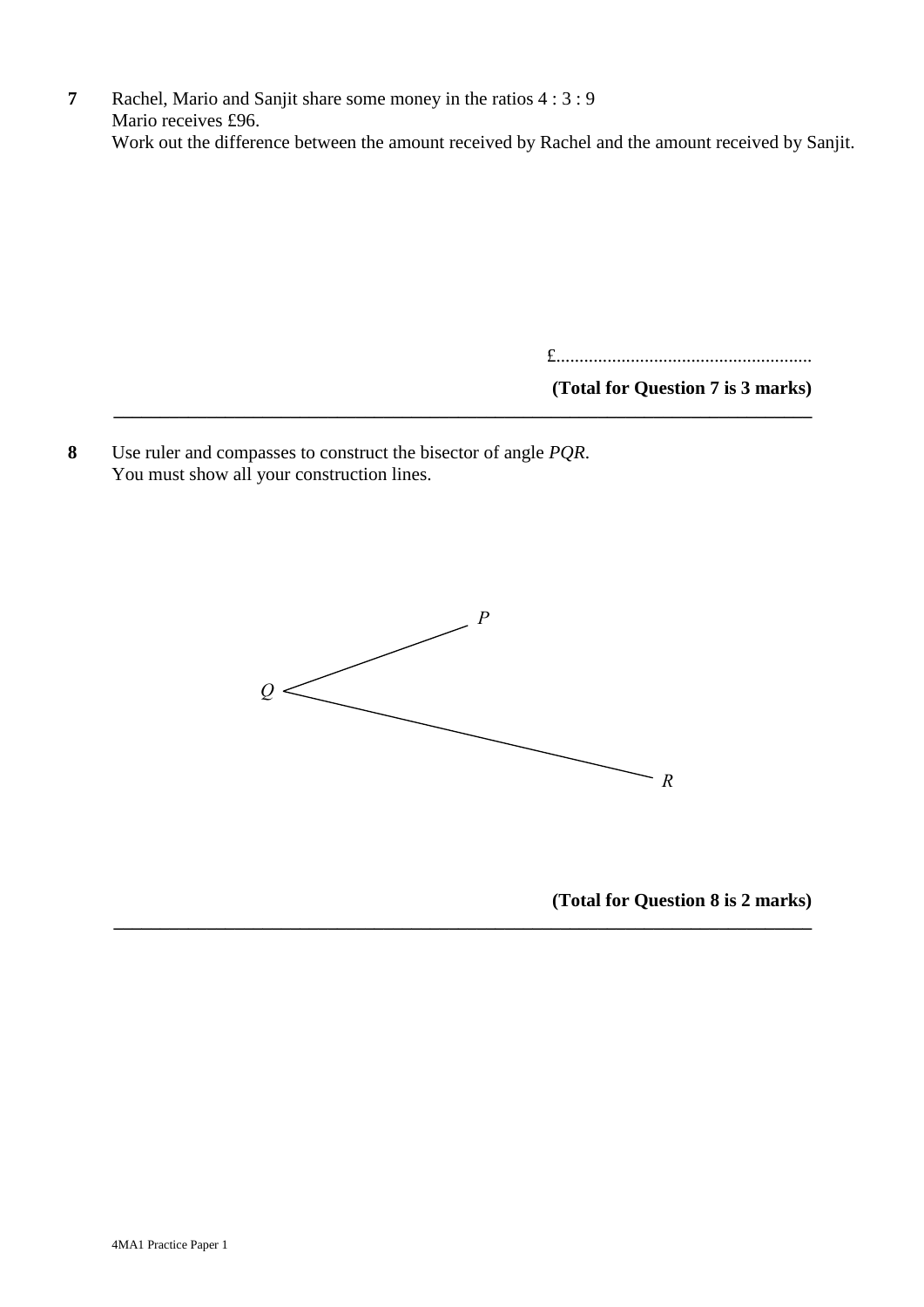**9** Solve the simultaneous equations

$$
2x + 7y = 31
$$

$$
5x - 3y = 16
$$

Show clear algebraic working.

*x* = ......................................... *y* = ......................................... **(Total for Question 9 is 4 marks) \_\_\_\_\_\_\_\_\_\_\_\_\_\_\_\_\_\_\_\_\_\_\_\_\_\_\_\_\_\_\_\_\_\_\_\_\_\_\_\_\_\_\_\_\_\_\_\_\_\_\_\_\_\_\_\_\_\_\_\_\_\_\_\_\_\_\_\_\_\_\_\_\_\_\_**

**10** Mabintou invested \$7500 for 3 years at 4% per year compound interest. Calculate the value of her investment at the end of 3 years.

**\_\_\_\_\_\_\_\_\_\_\_\_\_\_\_\_\_\_\_\_\_\_\_\_\_\_\_\_\_\_\_\_\_\_\_\_\_\_\_\_\_\_\_\_\_\_\_\_\_\_\_\_\_\_\_\_\_\_\_\_\_\_\_\_\_\_\_\_\_\_\_\_\_\_\_**

\$ .......................................................

**(Total for Question 10 is 3 marks)**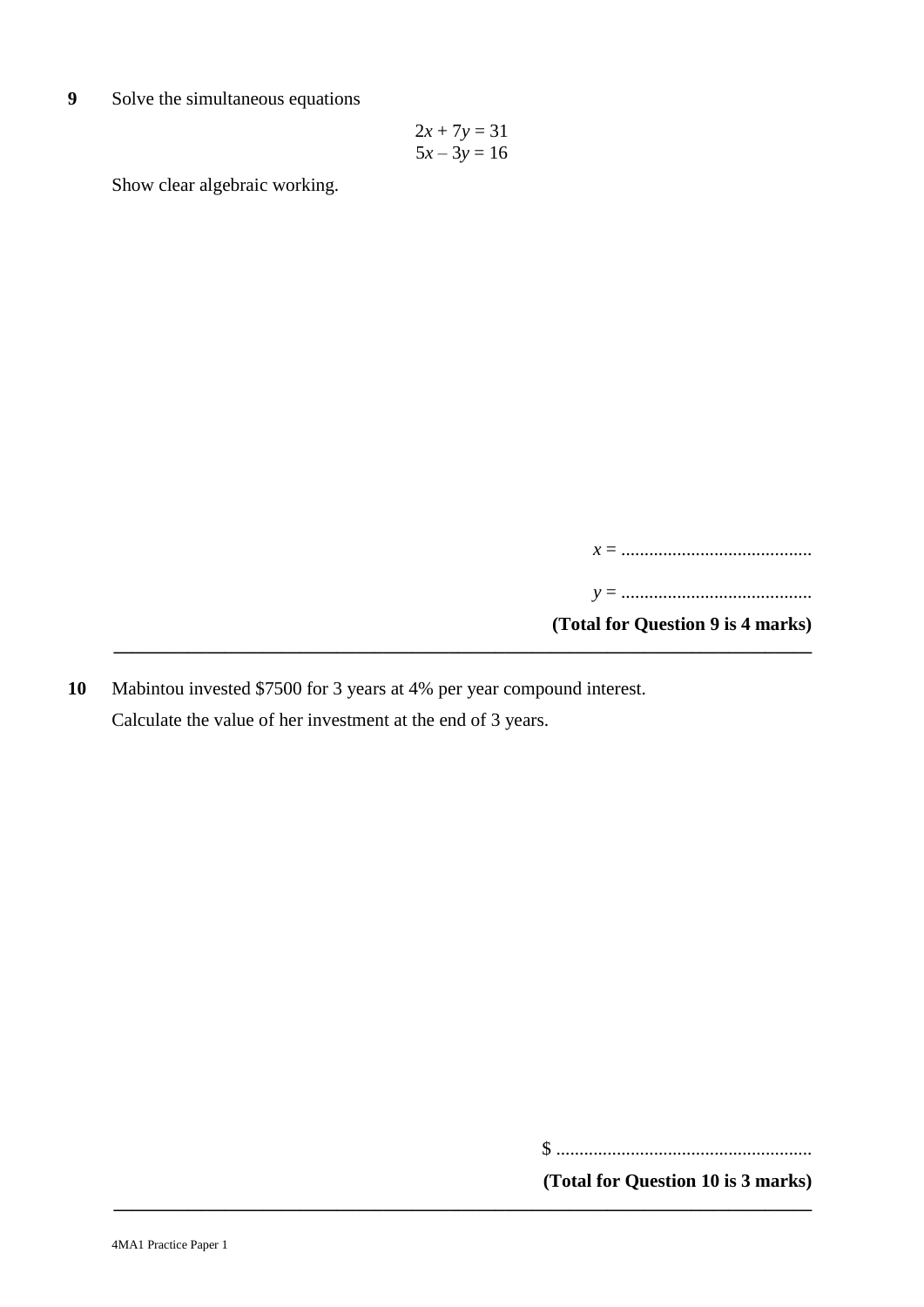| Age $(t$ years)  | <b>Frequency</b> |
|------------------|------------------|
| $20 < t \leq 30$ |                  |
| $30 < t \leq 40$ | 28               |
| $40 < t \le 50$  | 30               |
| $50 < t \le 60$  | 16               |
| $60 < t \le 70$  |                  |
| $70 < t \le 80$  |                  |

**11** The table gives information about the ages of all the 90 adults in a supermarket.

One of these 90 adults is picked at random.

(*a*) Find the probability that this adult's age is more than 50 years.

.........................................

**(2)**

(*b*) Complete the cumulative frequency table for these 90 adults.

| Age $(t$ years)  | Cumulative<br>frequency |
|------------------|-------------------------|
| $20 < t \leq 30$ |                         |
| $20 < t \leq 40$ |                         |
| $20 < t \le 50$  |                         |
| $20 < t \le 60$  |                         |
| $20 < t \le 70$  |                         |
| $20 < t \le 80$  |                         |

**(1)**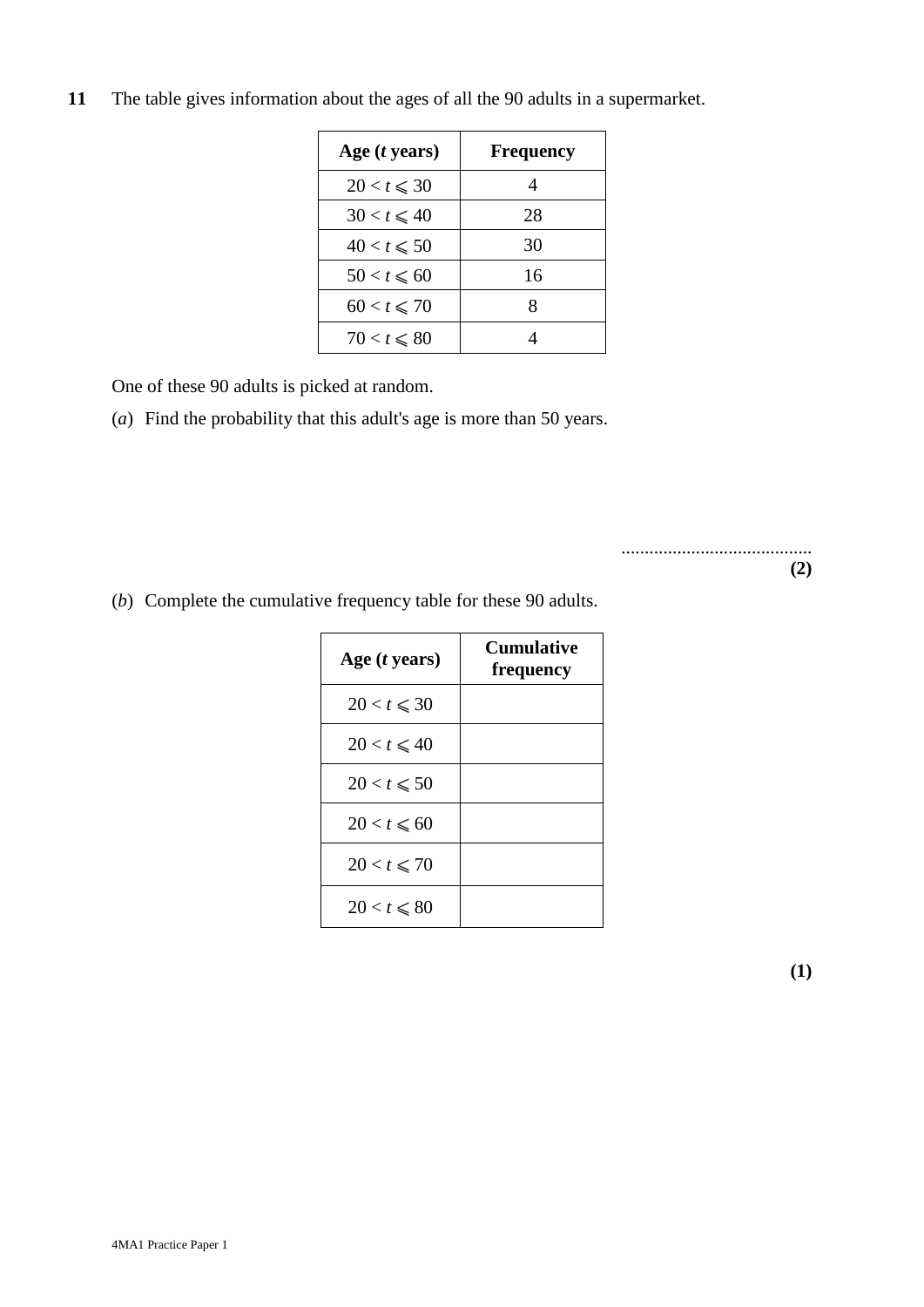### (*c*) On the grid, draw a cumulative frequency graph for your table.



All of these adults with an age greater than 65 years receive a discount on their shopping bill. (*d*) Use your graph to find an estimate for the number of these adults who receive a discount.

**\_\_\_\_\_\_\_\_\_\_\_\_\_\_\_\_\_\_\_\_\_\_\_\_\_\_\_\_\_\_\_\_\_\_\_\_\_\_\_\_\_\_\_\_\_\_\_\_\_\_\_\_\_\_\_\_\_\_\_\_\_\_\_\_\_\_\_\_\_\_\_\_\_\_\_**

**(2)** ......................................... **(Total for Question 11 is 7 marks) (2) (Total for Question 11 is 7 marks)**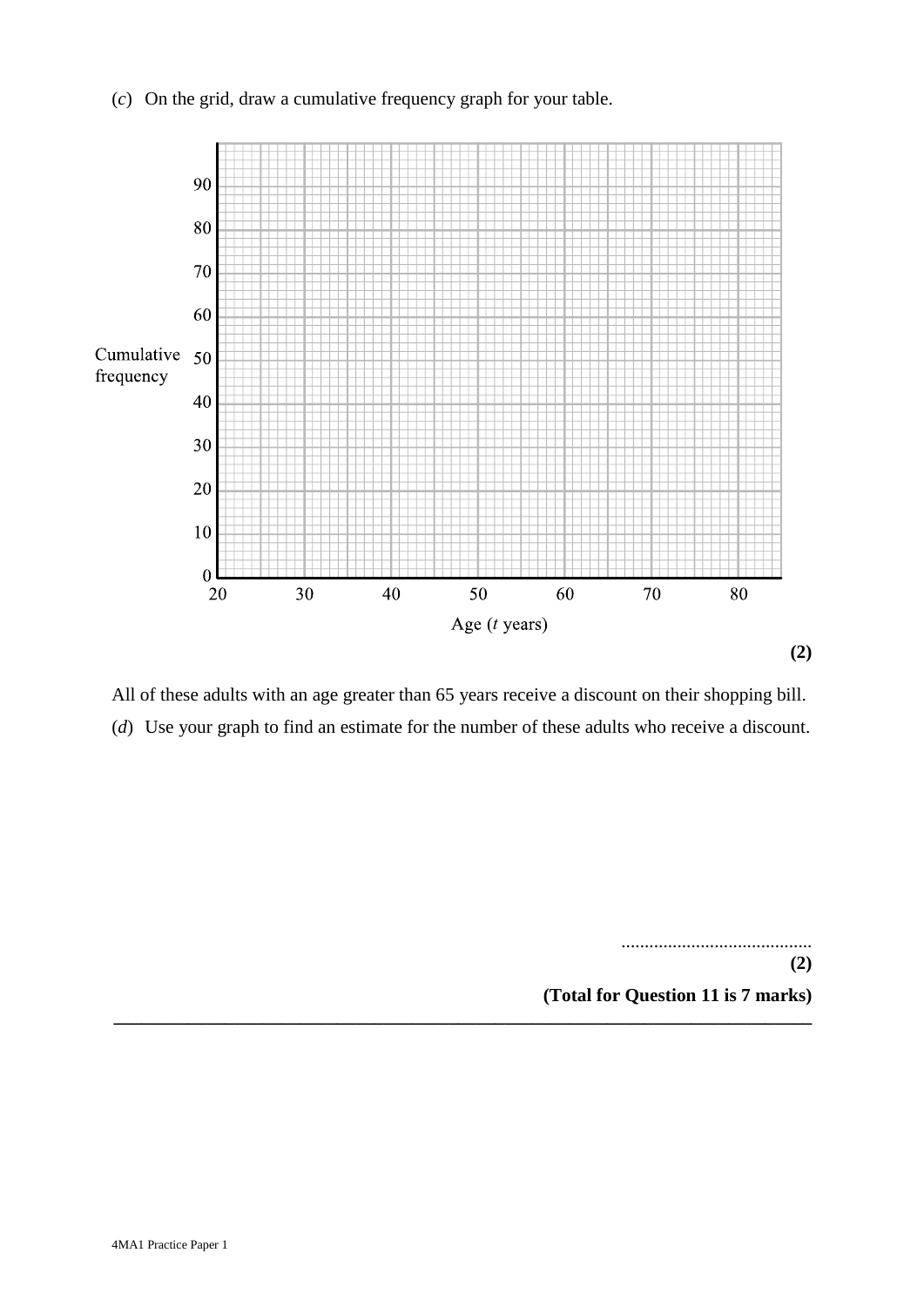**12** (*a*) Write 0.000 451 in standard form.

......................................... **(1)**

(*b*) Work out 5 4  $7.8 \times 10$  $2.4 \times 10^{-7}$  $\times$  $\times$ 

Give your answer in standard form.

.........................................

**(2) (Total for Question 12 is 3 marks)**

**13** Expand and simplify  $(x + 5) (x - 3) (x + 3)$ 

**\_\_\_\_\_\_\_\_\_\_\_\_\_\_\_\_\_\_\_\_\_\_\_\_\_\_\_\_\_\_\_\_\_\_\_\_\_\_\_\_\_\_\_\_\_\_\_\_\_\_\_\_\_\_\_\_\_\_\_\_\_\_\_\_\_\_\_\_\_\_\_\_\_\_\_**

**\_\_\_\_\_\_\_\_\_\_\_\_\_\_\_\_\_\_\_\_\_\_\_\_\_\_\_\_\_\_\_\_\_\_\_\_\_\_\_\_\_\_\_\_\_\_\_\_\_\_\_\_\_\_\_\_\_\_\_\_\_\_\_\_\_\_\_\_\_\_\_\_\_\_\_**

.......................................................

**(Total for Question 13 is 3 marks)**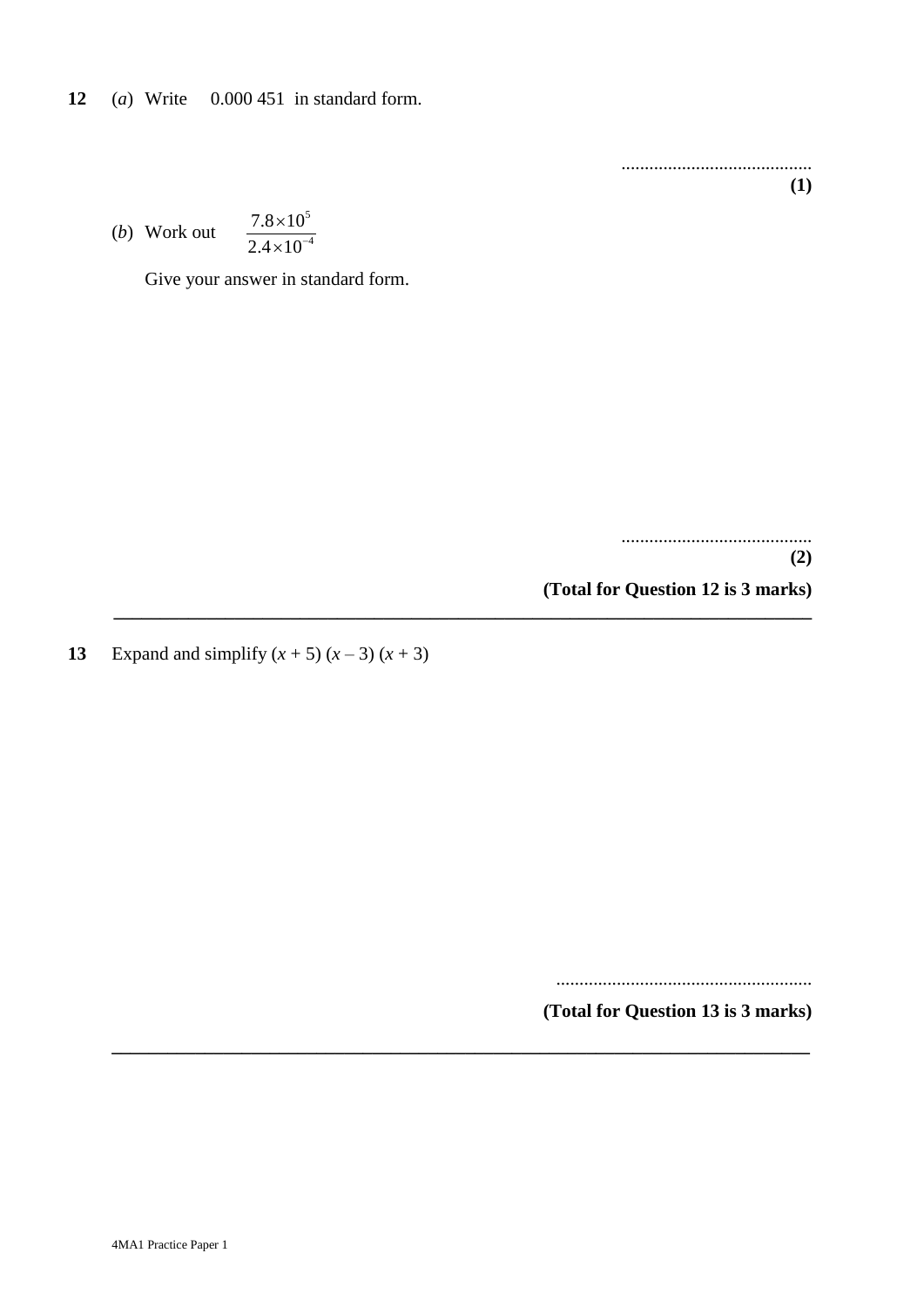

**B** has height 8 cm and base diameter  $d$  cm. **A** has height 12 cm and base diameter 9 cm.

*d* (*a*) Work out the value of *d*.

......................................... **(2)**

**B** The volume of **B** is 160 millilitres.

( $b$ ) Work out the volume of  $A$ .

**(2)** ......................................... millilitres **(2)**

**P** *p* Two solid plates, **P** and **Q**, are mathematically similar and made of the same material.

**\_\_\_\_\_\_\_\_\_\_\_\_\_\_\_\_\_\_\_\_\_\_\_\_\_\_\_\_\_\_\_\_\_\_\_\_\_\_\_\_\_\_\_\_\_\_\_\_\_\_\_\_\_\_\_\_\_\_\_\_\_\_\_\_\_\_\_\_\_\_\_\_\_\_\_**

The surface area of **P** is  $p$  cm<sup>2</sup> The surface area of **Q** is  $q \text{ cm}^2$ The weight of **P** is *w* grams.

 $p(c)$  Find an expression for the weight of **Q**. Give your answer in terms of *p*, *q* and *w*.

......................................... grams

**(2) (Total for Question 14 is 6 marks)**

**(2)**

4MA1 Practice Paper 1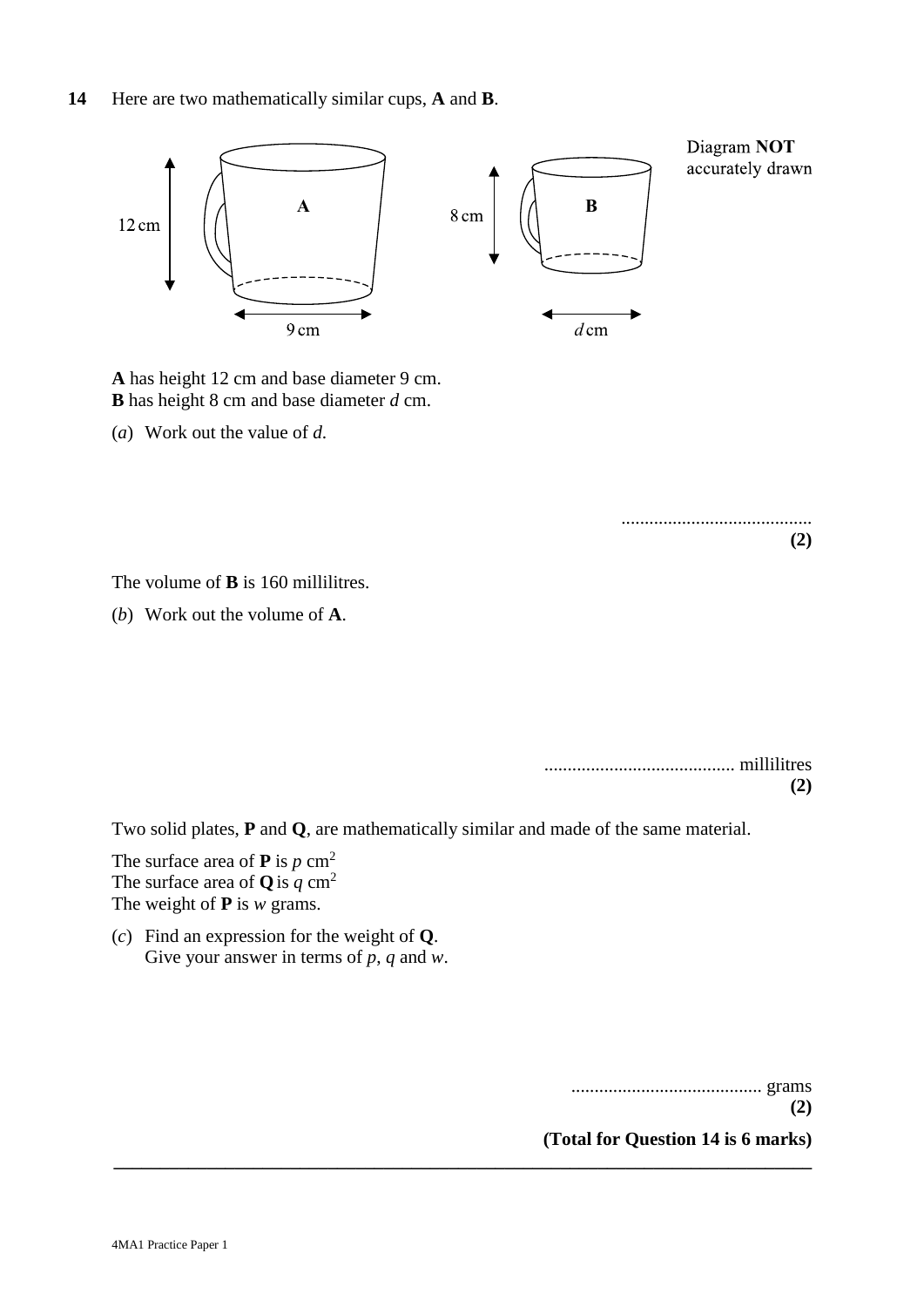**15** (a) Simplify 
$$
\left(\sqrt{x}\right)^8
$$

......................................... **(1)**

(*b*) Solve 
$$
\frac{6+4y}{3} = 5 - 2y
$$

Show clear algebraic working.

*y* = ......................................... **(4)**

(*c*) Make *g* the subject of  $g - 1 = gh + 3h$ 

.........................................

**(3)**

**(Total for Question 15 is 8 marks)**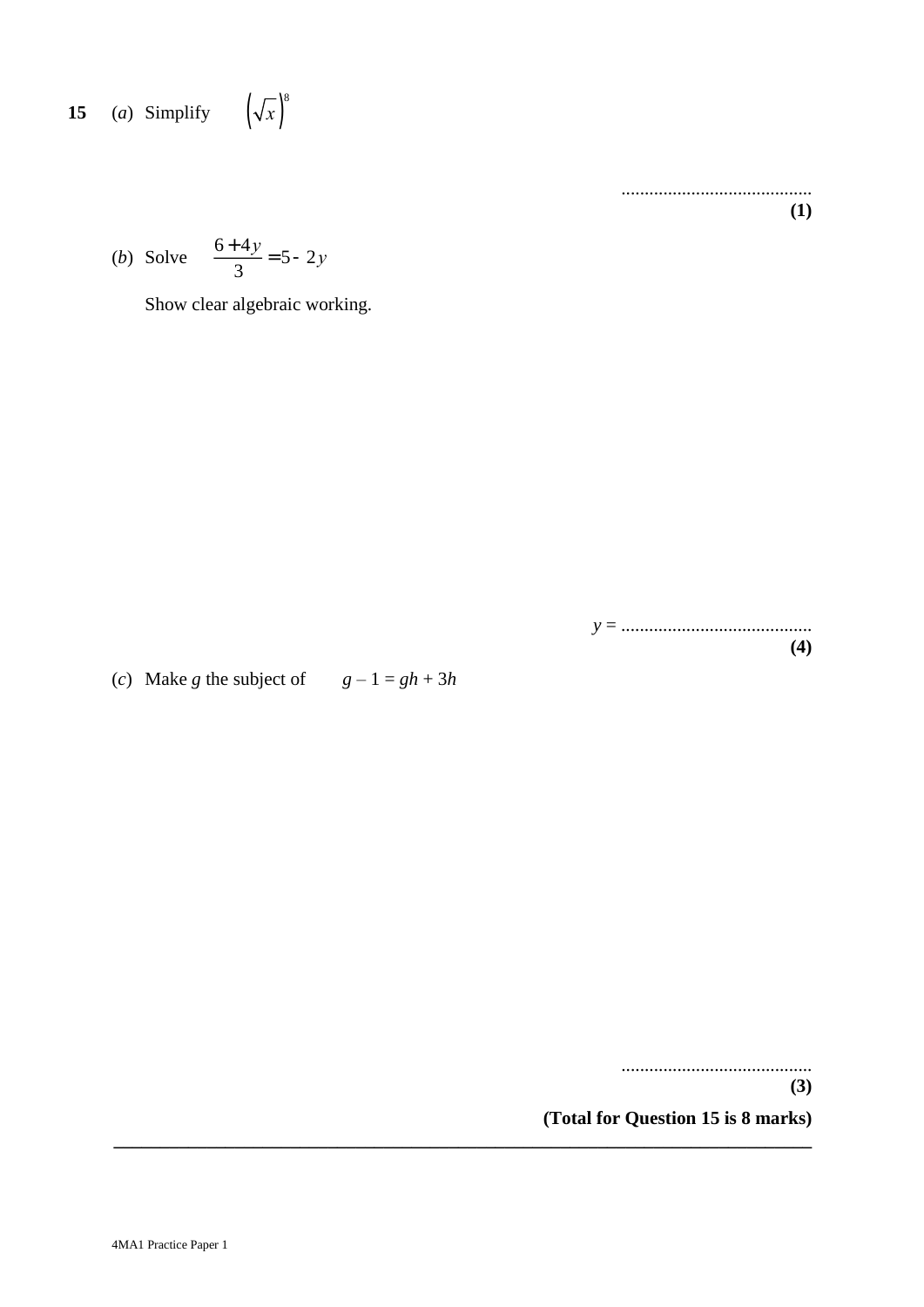- **16** *M* is inversely proportional to  $g^3$  $M = 24$  when  $g = 2.5$ 
	- (*a*) Find a formula for *M* in terms of *g*

(*b*) Work out the value of *g* when  $M = \frac{1}{2}$ 9

> *g* = ....................................................... **(2)**

.......................................................

**(3)**

**(Total for Question 16 is 5 marks)**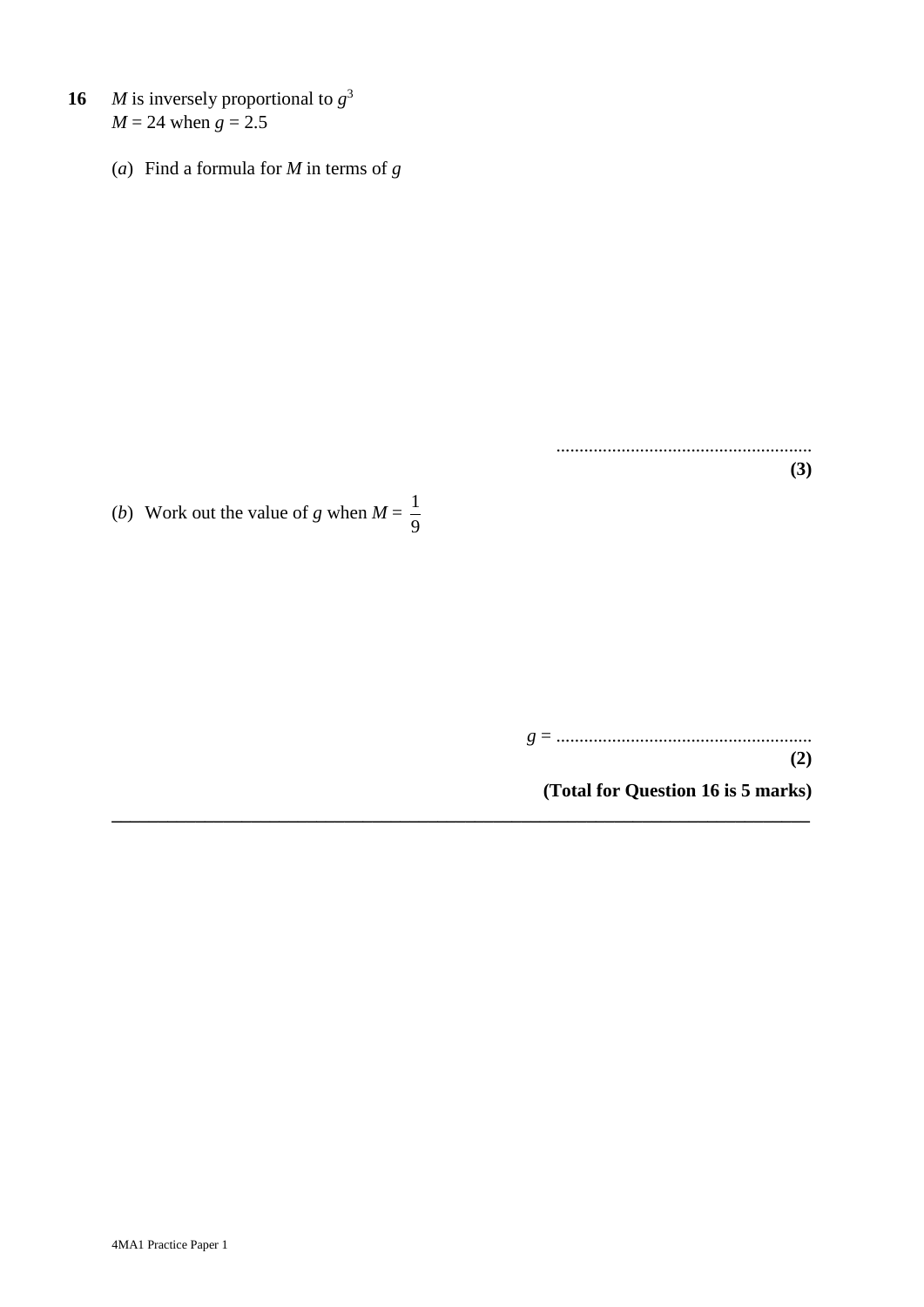17 
$$
\left(5\sqrt{2} - e\right)\left(3\sqrt{2} + e\right) = f\sqrt{2} - 6
$$

Given that *e* and *f* are positive integers, find the value of *e* and the value of *f*.

*e* = .........................................

*f* = .........................................

**(Total for Question 17 is 3 marks)**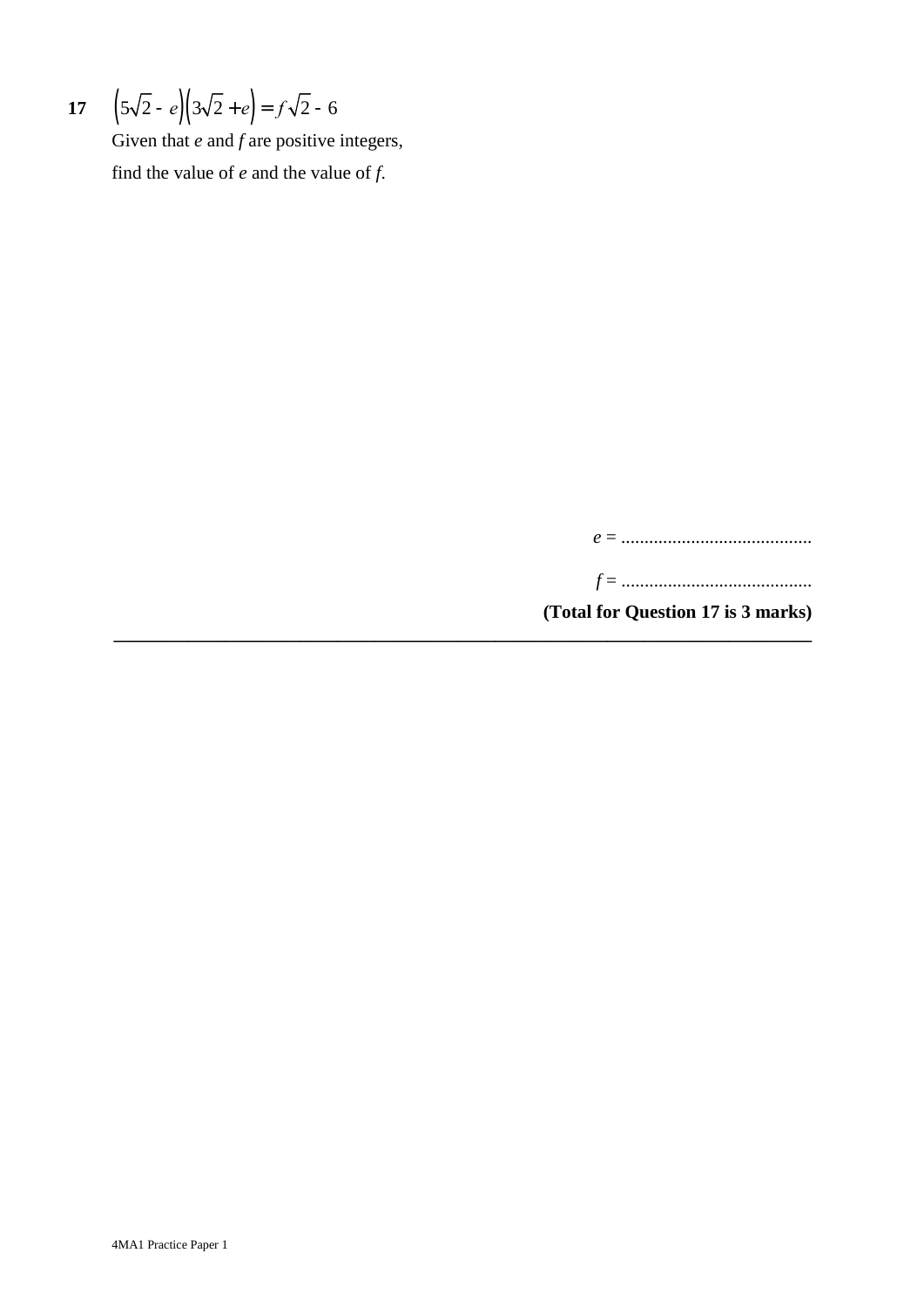

*PQS PQS* is a triangle.  $\widetilde{X}$  *X* is the midpoint of *QS* and *Y* is the midpoint of *PS*.

*R* is the point of intersection of *PX* and *QY*. *V* is a point so that *VQXS* is a straight line.

$$
\overrightarrow{PQ} = \mathbf{a} \qquad \overrightarrow{PS} = \mathbf{b}
$$

(*a*) Find, in terms of **a** and **b**,

(i) 
$$
\overrightarrow{QS}
$$
  
\n(ii)  $\overrightarrow{QY}$ 

$$
\underset{\text{(iii)} \ }{\longrightarrow} \overrightarrow{PX}
$$

2 *P* has coordinates (3, 1) and  $PR = \frac{2}{3}$ 3  $PR = \frac{2}{3}PX$  $\rightarrow$  2  $\rightarrow$ 

$$
\overrightarrow{PR} = \begin{pmatrix} 4 \\ 2 \end{pmatrix}
$$
 and  $\overrightarrow{XV} = \begin{pmatrix} -5 \\ 4 \end{pmatrix}$ 

(*b*) Work out the coordinates of *V*.

(........................... , ...........................)

**(3)**

.........................................

.........................................

.........................................

**(3)**

**(Total for Question 18 is 6 marks) \_\_\_\_\_\_\_\_\_\_\_\_\_\_\_\_\_\_\_\_\_\_\_\_\_\_\_\_\_\_\_\_\_\_\_\_\_\_\_\_\_\_\_\_\_\_\_\_\_\_\_\_\_\_\_\_\_\_\_\_\_\_\_\_\_\_\_\_\_\_\_\_\_\_\_**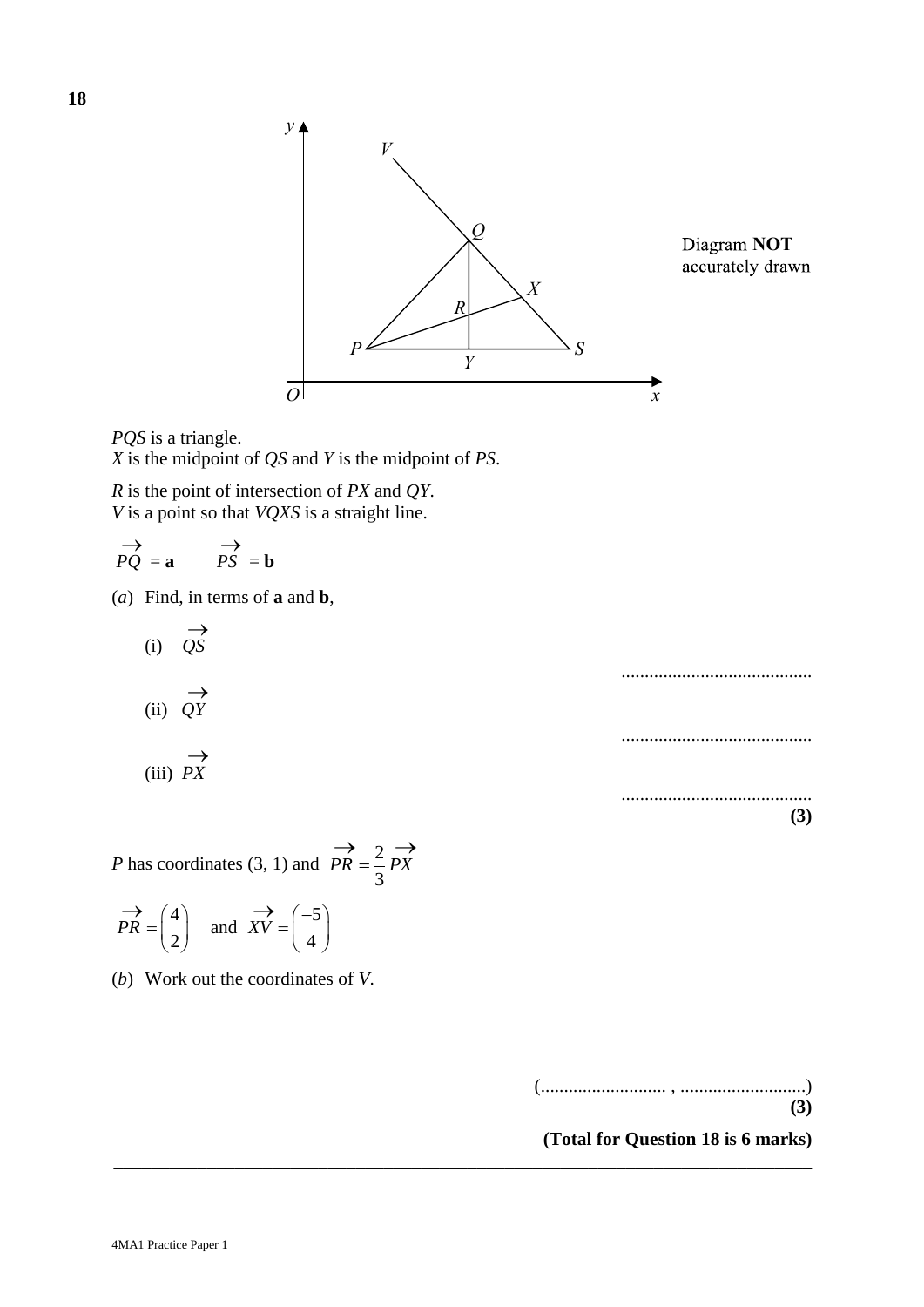$$
n(\mathcal{E}) = 50
$$
  

$$
n(A \subsetneq B) = 4
$$
  

$$
n(A) = 5
$$
  

$$
n(B) = 9
$$

(*a*) Complete the Venn diagram to show the numbers of elements.

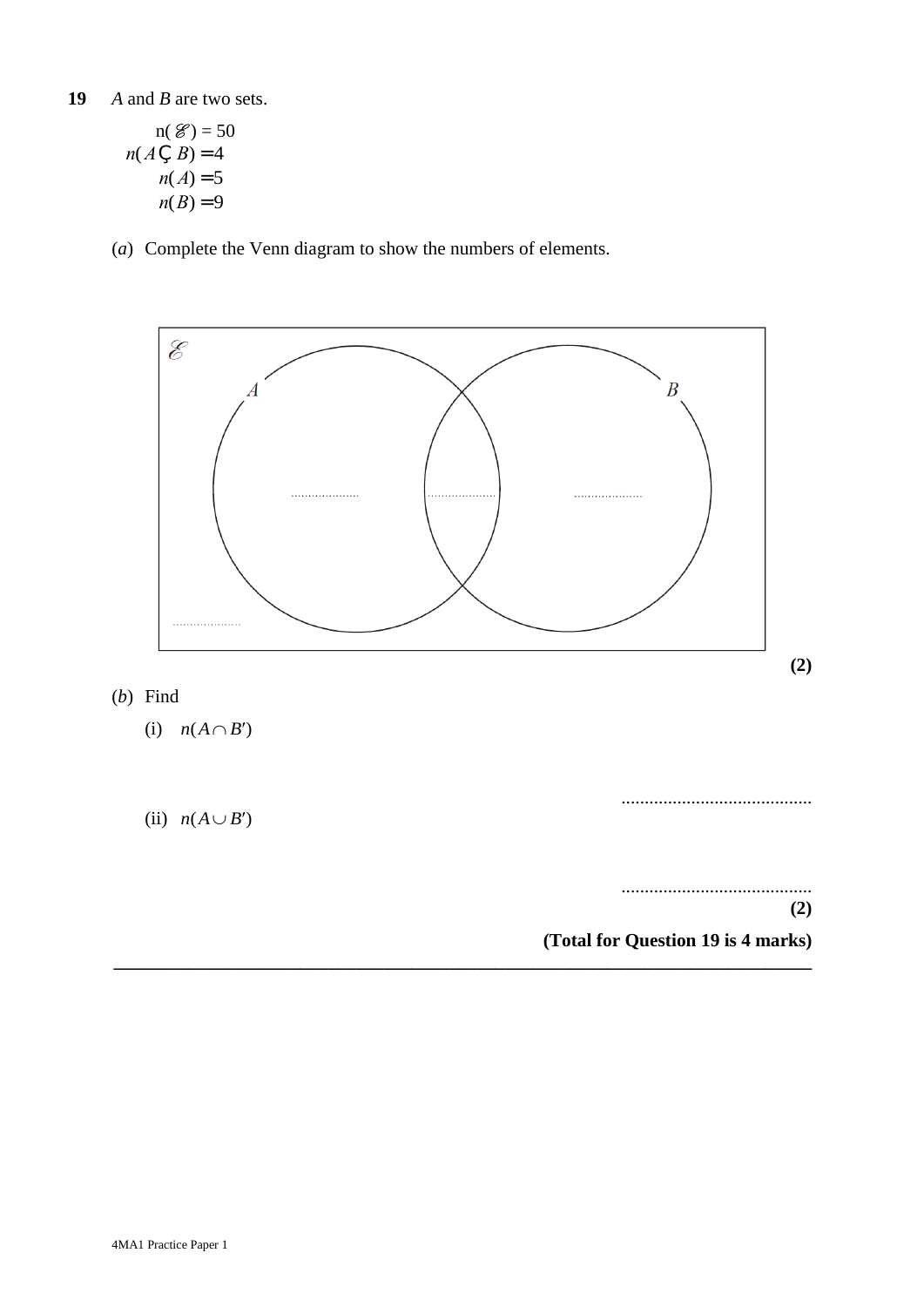$$
20 \t f(x) = \frac{4}{x-3}
$$

$$
g(x) = \frac{x-2}{x}
$$

(*a*) Express the inverse function  $f^{-1}$  in the form  $f^{-1}(x) = ...$ 

f −1 (*x*) = ......................................... **(3)**

(*b*) Solve  $fg(a) = 1$ Show clear algebraic working.

*a* = .........................................

**(3)**

**(Total for Question 20 is 6 marks)**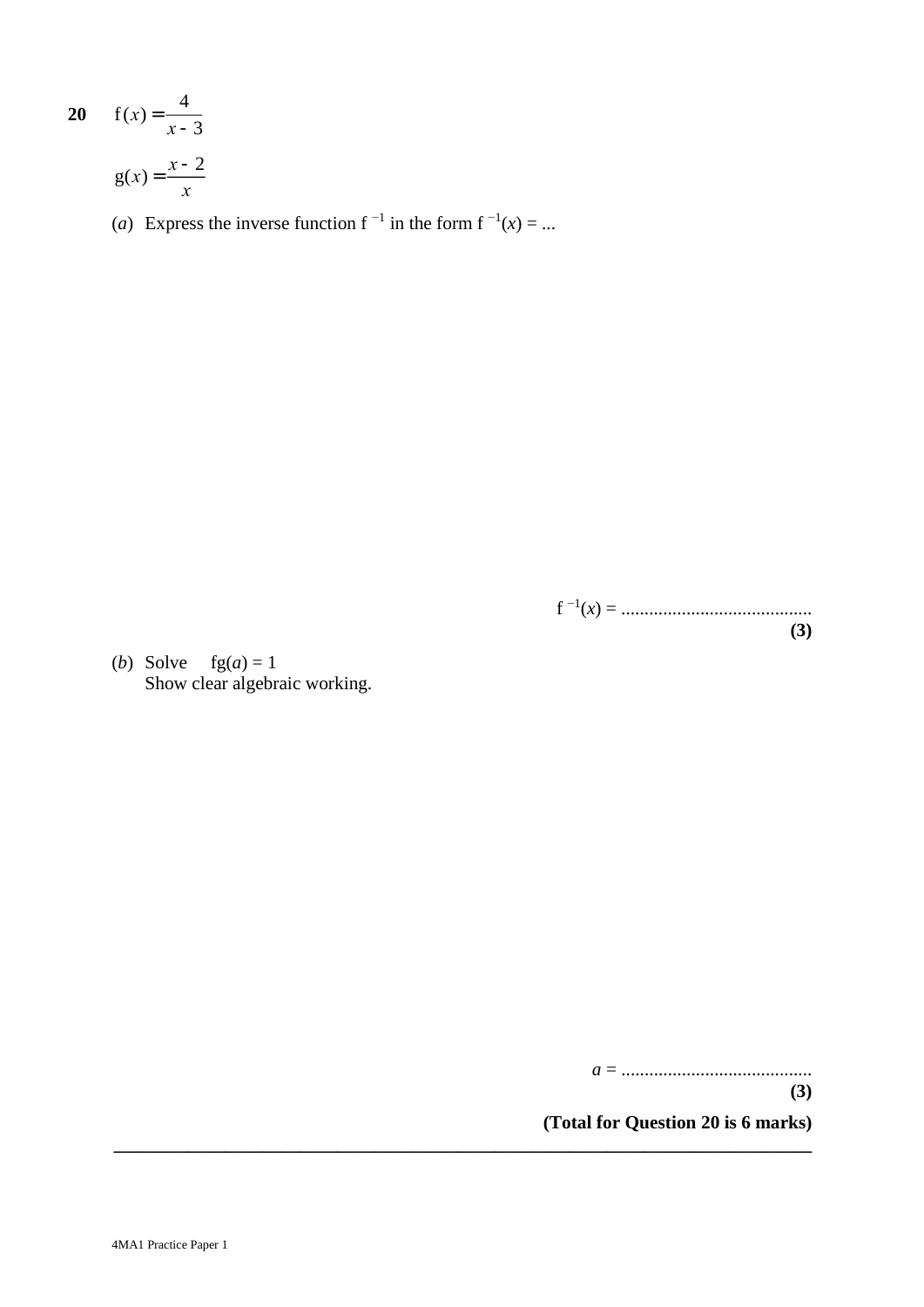**21** The diagram shows a triangular prism with a horizontal base *ABCD*.



*M AD M* is the midpoint of *AD*. *V M* The vertex *V* is vertically above *M*.

 $DC = 18$  cm,  $BC = 10$  cm,  $MV = 7$  cm.

Calculate the size of the angle between *VC* and the plane *ABCD*. Give your answer correct to 3 significant figures.

**\_\_\_\_\_\_\_\_\_\_\_\_\_\_\_\_\_\_\_\_\_\_\_\_\_\_\_\_\_\_\_\_\_\_\_\_\_\_\_\_\_\_\_\_\_\_\_\_\_\_\_\_\_\_\_\_\_\_\_\_\_\_\_\_\_\_\_\_\_\_\_\_\_\_\_**

......................................... °

**(Total for Question 21 is 4 marks)**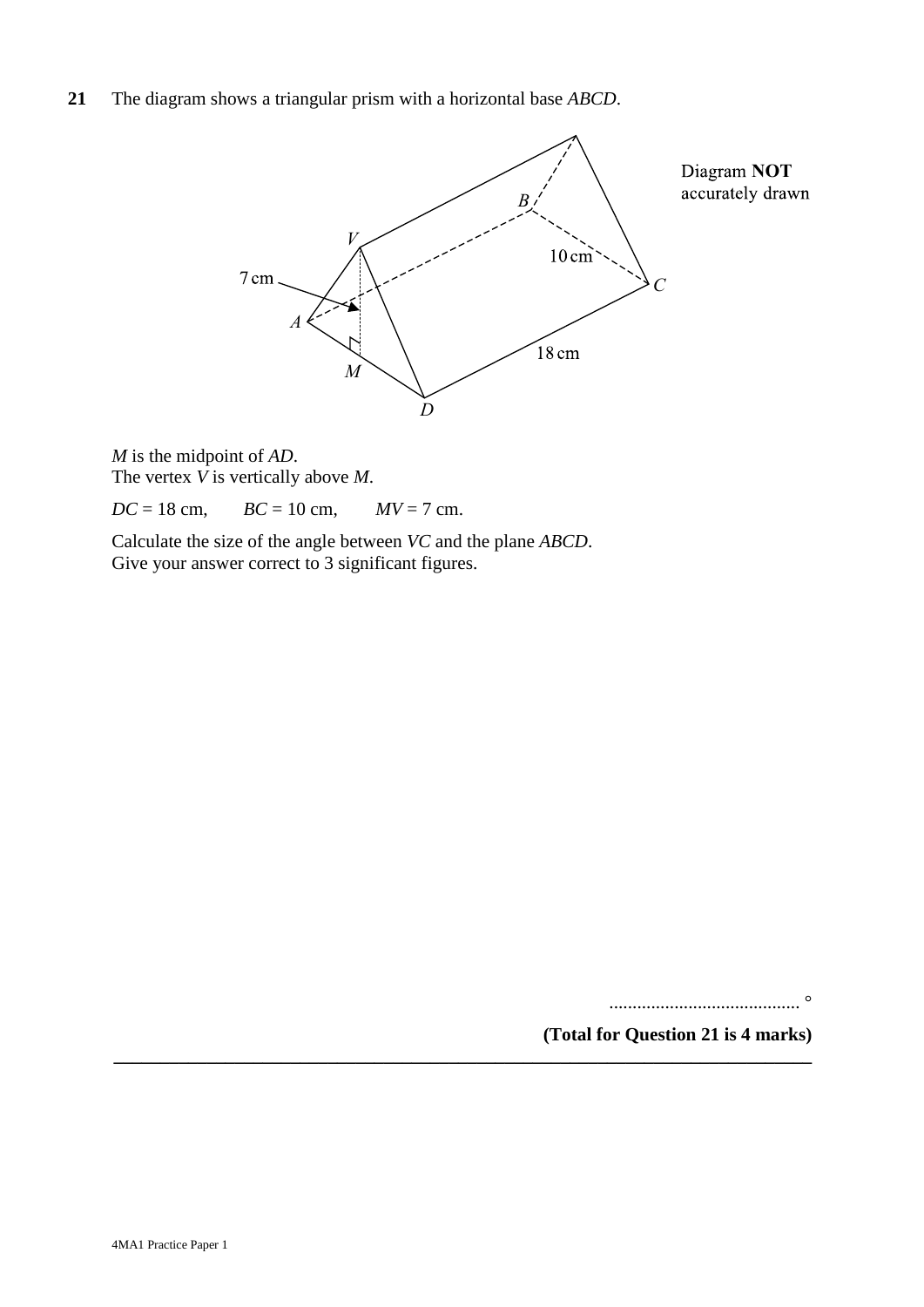**22** Simplify fully 3  $2x + 12$  $-\frac{x-15}{2}$  $x^2 - 2x - 48$ 

Show clear algebraic working.

.........................................

**(Total for Question 22 is 5 marks)**